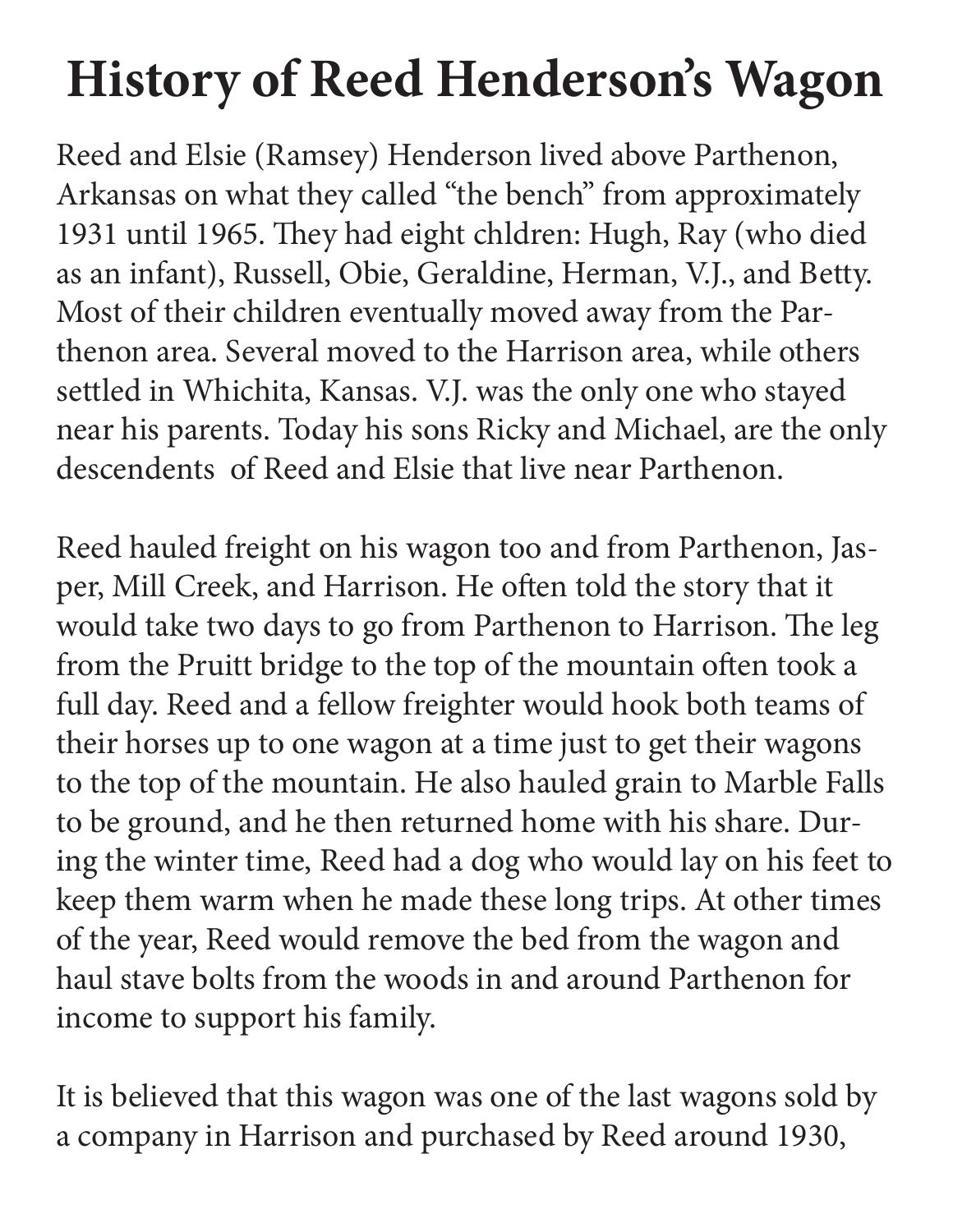shortly before Herman was born in 1932. Not many of the original parts still remain on the wagon, as the heavy use by Reed damaged the orignal wooden bolsters. When something broke, he would cut what was needed from the woods and make a replacement part. At some point, he replaced the bolsters with metal bolsters.

One story told by Reed involved his younger brother, Sylvan, who borrowed the wagon to court a girl that lived a ways from Parthenon. After taking her home, the horses spooked and the front axle was damaged. Reed's brother-in-law, Virgil Willis, had another axle, which Sylvan used to replace the damaged one before he returned the wagon. A lot of felloes and spokes have been replaced over the years. During the time that the wagon was actively being used, it was best to finish repairs with the parts available because there was no time or money to wait on expensive parts.

Herman told a story about his Dad's fondness for visiting with friends at the Parthenon store. Reed would often send the team of horses up the mountain towards home by themselves pulling the wagon. Herman and Russell would normally be near the barn and would straighten the wagon at the lot gate so they could pull it into the barn for storage. One day Herman and Russell were messing with the horses as they were pulling the wagon. The horses got spooked and ran through the gate. Fortunately, there was no damage to the wagon, but it did make the boys think about the folly of messing with the horses as they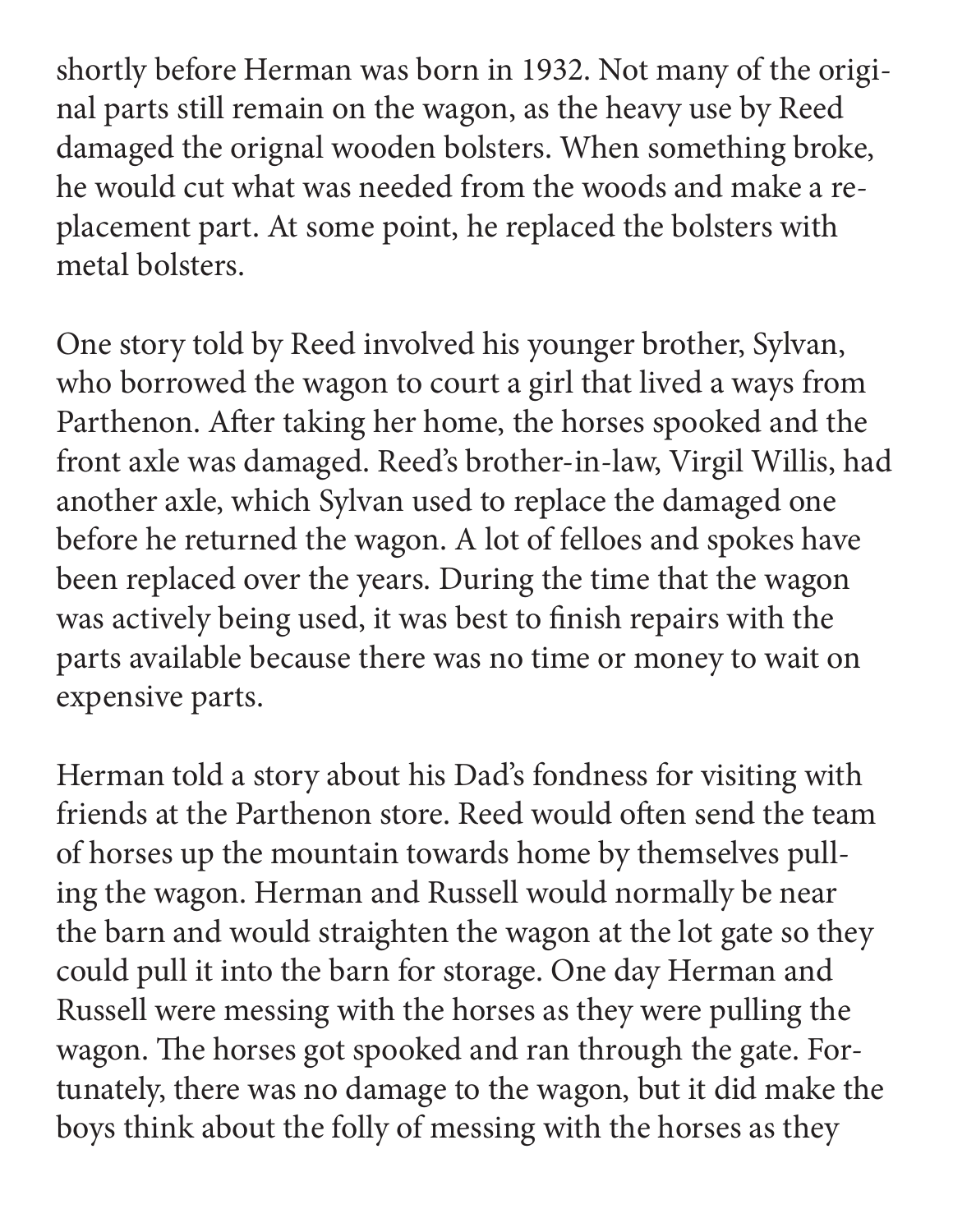were pulling the wagon in the barn. While growing up, Herman loved to carve his initials in anything wood. You can see his initials (HDH) carved on the underside of the wagon seat.

Reed and Elsie moved off the "bench" around 1965 to their new home in Parthenon, near the general store owned by William Riley Shelton. Their new house had actually been a general store before they moved into it. When they moved, they left the wagon near the barn where later it was pushed into the woods, probably by some kids playing with it. Thankfully, Herman had the foresight to recover the wagon. He and his sons, Steven and Nelson, brought this wagon to their farm near Bellefonte, just outside of Harrison. It was stored in their barn for several years. On a few occasions when Herman's boys were growing up, they would hook the wagon to a couple of donkeys they owned and take it on short rides.

In 1982, Reed's grandson, Donnie Daniels (Obie's son), asked Herman and his boys if he could restore the wagon. They agreed, and Donnie took the wagon and restored it to a useable condition in 2001. Donnie and his wife, Joe Daniels, began competing in dutch oven events shortly thereafter using Reed's restored wagon. In 2002, they became members of the American Chuckwagon Association and competed in Ft Worth, Texas at the Red Steagell Cowboy Gathering. Part of this competition included driving the wagon in downtown Ft. Worth into the famous stockyards located there. After competing for many years in chuck wagon events all across the country, the wagon